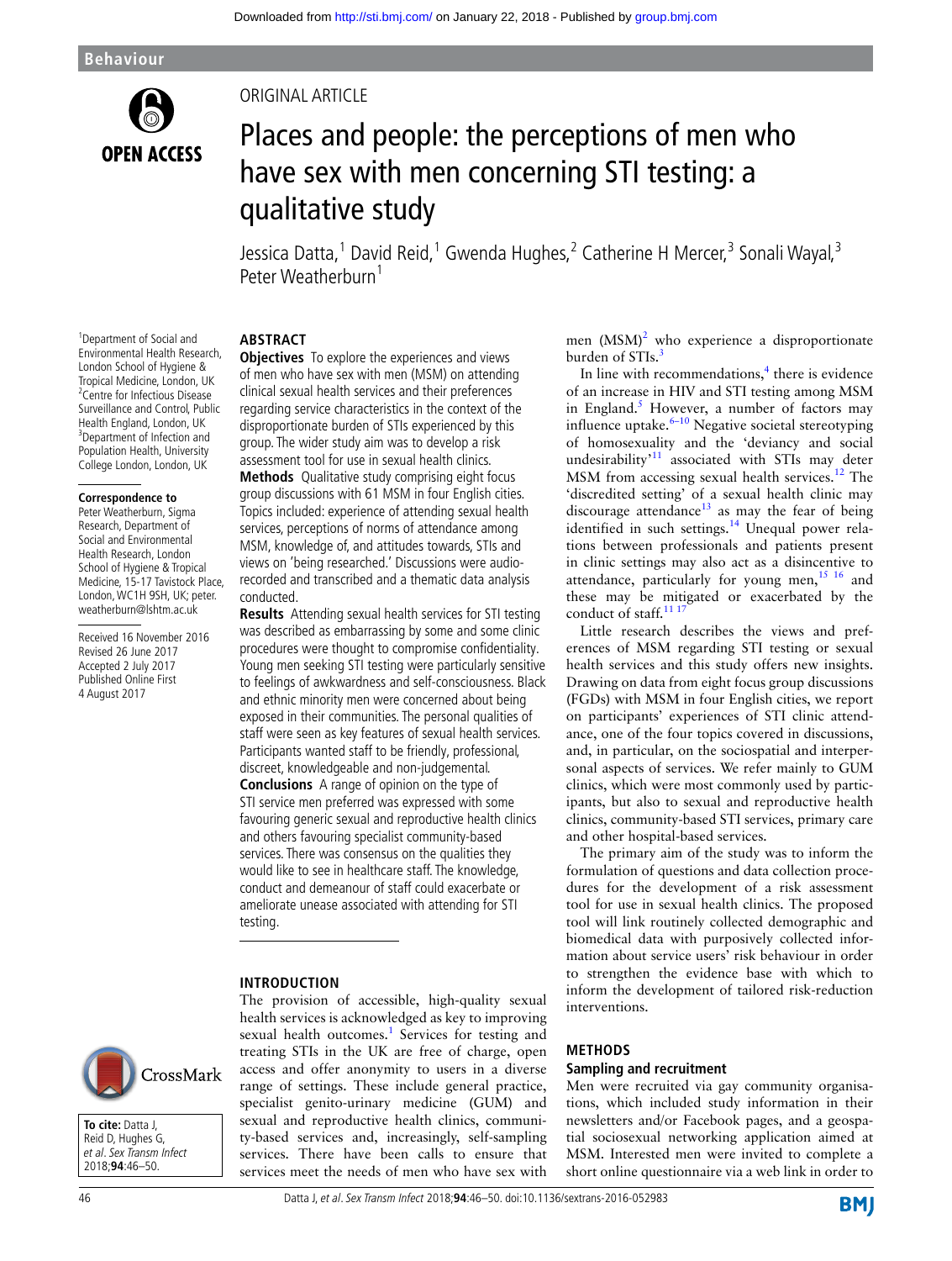assess whether they met eligibility criteria (ie, aged 16 or older, identify as male or transmale, ever had sex with a man and sexually attracted to men) and to enable purposive sampling.

A sample was recruited to reflect a range of personal characteristics and experience of sexual health services including age, ethnicity, sexual identity, STI testing history, previous STI diagnosis and HIV status at most recent test. Research cities have large numbers of MSM accessing local GUM clinics and diverse STI testing infrastructure.

## **Focus group organisation**

A maximum of 10 men were invited to participate in each group. Two were held at London School of Hygiene & Tropical Medicine in London and two each at the premises of LGBT (lesbian, gay, bisexual, transgender) organisations in Birmingham, Leeds and Manchester. Participants were each given £40 for their participation. Information about the study was provided and questions answered. All gave written consent to participate.

### **Topic guide**

The research team developed a focus group guide covering four topics: experience of sexual health services; perceptions of norms of attendance among MSM; knowledge of, and attitudes towards, STIs; and views on 'being researched' in sexual health clinics. FGDs ran for 90min with each topic lasting around 20–25min.

## **Data analysis**

FGDs were audio-recorded and transcribed by transcribers who as far as possible identified individuals by voice and assigned each a code number. JD open coded the data from the first topic discussed, categorised the codes and identified themes, noting divergent views. PW and DR read the transcripts and cross-checked the coding frame with themes. Interpretation of data is based on analysis of each FGD rather than of individual accounts.

## **Results**

A total of 330 individuals accessed the web link of whom 133 completed the survey. Three were excluded as ineligible. Of the 130 that we attempted to contact by telephone or email, 70 were recruited to attend a group. Others were uncontactable or excluded because groups had reached capacity. Sixty-one men participated (table 1) and nine more were invited but did not attend. FGDs took place in July and August 2015.

A range of factors for choosing or rejecting a particular sexual health service for STI testing were highlighted in the FGDs including barriers such as location, opening hours, appointment arrangements and waiting times. In discussion, participants emphasised both the 'place' of sexual health services and interaction with staff. This paper explores these aspects of attending sexual health services for MSM and how they may influence satisfaction.

### **Attending a sexual health clinic**

Men described two motivations for attending a sexual health clinic: concern that they had acquired an infection (whether symptomatic or not) or as part of a regime of regular check-ups to safeguard their own and their partners' sexual health. These motivations, particularly the first, were marked by some anxiety about the outcome of tests and what treatment might involve. As well as worries about undergoing tests, participants talked about

| Table 1 Participant characteristics |                |  |
|-------------------------------------|----------------|--|
| Age                                 |                |  |
| $20 - 29$                           | 22             |  |
| $30 - 39$                           | 21             |  |
| $40 - 49$                           | 11             |  |
| 50 and over                         | $\overline{7}$ |  |
| Ethnic group                        |                |  |
| White                               | 40             |  |
| <b>Black</b>                        | 7              |  |
| Asian                               | 12             |  |
| Mixed heritage                      | $\overline{2}$ |  |
| Sexual identity                     |                |  |
| Gay/Queer                           | 55             |  |
| Bisexual                            | 3              |  |
| Does not use term                   | 3              |  |
| Recency of STI clinic attendance    |                |  |
| In the last year                    | 46             |  |
| In the last 5 years                 | 10             |  |
| Never                               | 5              |  |
| Ever diagnosed of STI               |                |  |
| Yes                                 | 33             |  |
| No                                  | 28             |  |
| HIV status at most recent test      |                |  |
| Positive                            | 11             |  |
| Negative                            | 50             |  |
| Focus group discussion numbers      |                |  |
| London 1                            | 7              |  |
| London <sub>2</sub>                 | 10             |  |
| Leeds 1                             | 7              |  |
| Leeds <sub>2</sub>                  | 9              |  |
| Manchester 1                        | 6              |  |
| Manchester 2                        | 5              |  |
| Birmingham 1                        | 9              |  |
| Birmingham 2                        | 8              |  |

the stigma associated with both having sex with men and being thought to be infected with an STI.

Young men in particular were uncomfortable about disclosure of their sexual identity and discussing their behaviour in an unfamiliar environment. Recalling their own early experiences, many participants talked about their apprehension at first attending a sexual health clinic in their teens or 20s when they were sexually inexperienced, less confident about their sexual identities and new to accessing health services. One man remembered being 'absolutely terrified' having never talked about his sexuality to anyone before. Participants shared accounts of travelling far from home so as not to be recognised entering a clinic and talked about the social risks of being identified as gay or bisexual in a small town where people known to you might work in local health services. Black and Asian participants were particularly aware that they might be identified in their communities and the potential for public censure because of homophobic attitudes.

…*because it's a very small Asian community. I know that things get around a lot and… I think because he [doctor] was Asian, I think he knew my family and… he just went on this massive lecture…and it was just like, 'Are you still praying?' and this and that and I thought that was really not on.* (age 20, London, HIV negative)

*I think one of my fears is the fear of seeing another black person taking care of me there. I think I prefer to be treated by a white person than a black. Simply because, I don't know—I think it's a*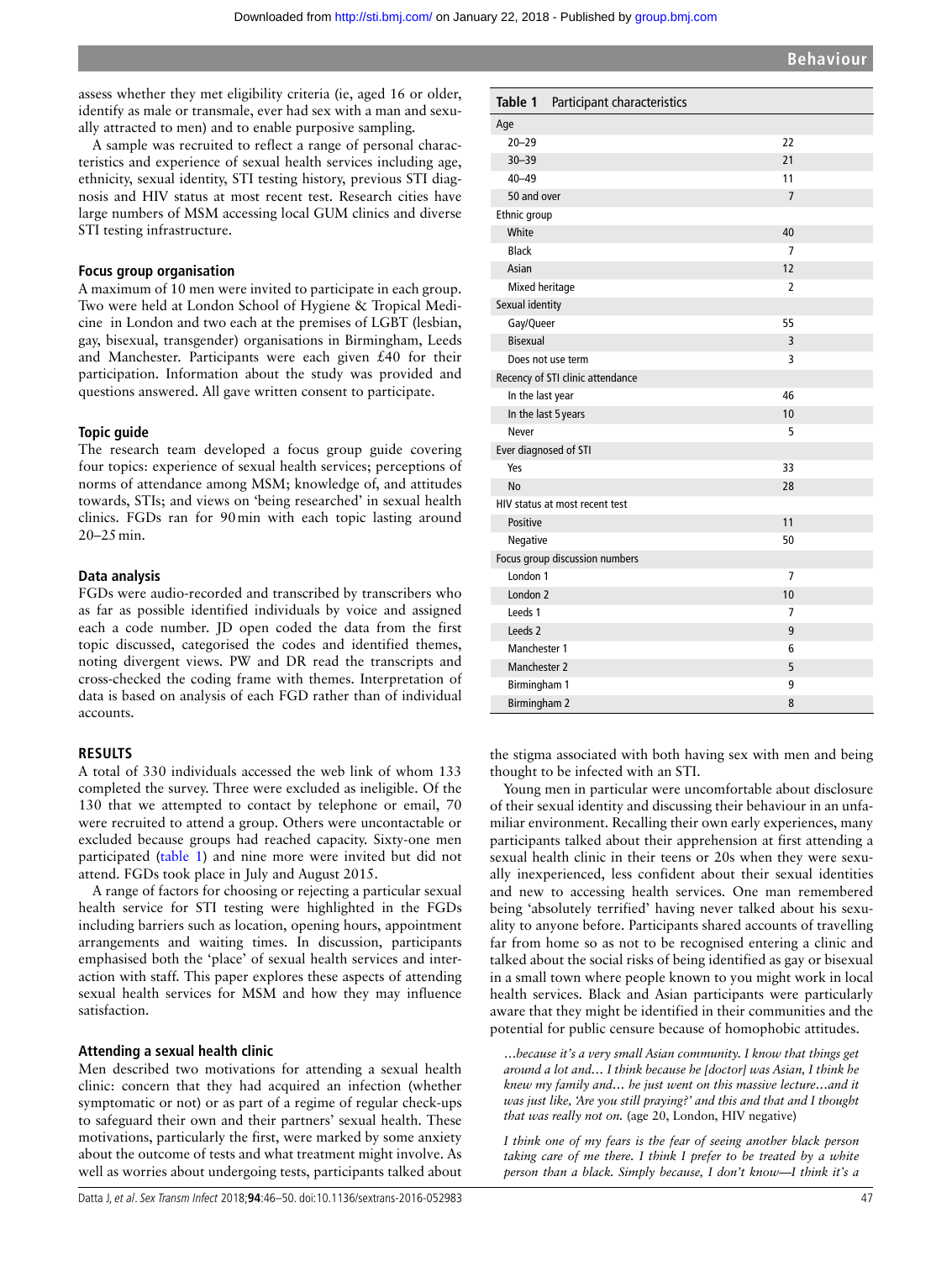## **Behaviour**

*matter of trust. I think: 'What if this black person maybe knows someone that I know'?* (age 44, Birmingham, HIV negative)

We found little variation in the experiences of men in different cities except that larger cities offer more choice of services and that safeguarding anonymity is more difficult in small towns.

#### **Material and social aspects of space**

Clinic location, the material environment and the human interactions shaping the physical space were discussed by participants. The approach to a clinic and its entrance from the street could be off putting to some if they felt that entering would draw attention to them and to their reasons for attendance. Whether a clinic was located 'slap bang in the middle of town' or on the periphery of a hospital site, participants said they could feel self-conscious about being seen to go in.

*So sometimes it can feel like the walk of shame itself, to get to the clinic.* (age 39, Birmingham, HIV negative)

Once inside, the physical layout of the space could be more or less conducive to personal comfort. An open waiting room might result in awkward social encounters with ex-partners, colleagues or acquaintances. Publicly enacted procedures such as those for booking in or being called by name 'at the top of their voice' for a consultation could compromise individuals' confidentiality. A man who is HIV positive expressed anxiety about his status being widely known and how, in some clinics, it might be deduced.

*[The HIV unit] was a separate door where people would come out and call people in. So you'd know anybody called who went through that door was HIV positive.* (age 29, Birmingham, HIV positive)

Some men reported continuing to attend a familiar clinic even though it was no longer the most convenient geographically. Having familiarised themselves with navigating that clinic's procedures, they wanted to avoid the potential discomfort of locating and entering a different one.

There was no overwhelming preference expressed for a specific type of service and participants reported differing preferences regarding clinic space and the configuration of services. One man, for example, liked the contemporary 'boutique hotel' style décor of a London service while others reported feeling more at ease attending the more neutral environment of a clinic providing services to a wider clientele because of the potential for greater anonymity. In contrast, one participant explained that, as a gay man, he had felt out of place in a generic clinic.

*[(It]) was just full of like young girls, getting the pill, and me so it was a bit weird…* (age 37, London, HIV negative)

Men described feeling discomfort waiting for an appointment in a non-specialist setting such as a retail pharmacy which hosted a sexual health clinic or a general hospital's phlebotomy department. In the former, they felt exposed waiting in a public space, unsure where to stand. In the latter, they were obliged to draw attention to themselves explaining to staff that they were presenting for sexual health testing while others were 'there just to have their cholesterol checked.'

### **Interaction with staff** Staff qualities

The personal qualities of clinic staff were seen as key features of services. Participants wanted members of staff to be friendly but not too friendly—professional, discreet and knowledgeable, and, most of all, not to be seen to judge them or their sexual lifestyles. Staff members' demeanour and behaviour could make the

difference between clinic attendance being an awkward experience to one that was reasonably pleasant.

*I think the staff are the thing that make a clinic… their attitude towards you, their professionalism, their knowledge base. Basically everything.* (age 44, London, HIV positive)

Participants were highly sensitive to staff attitudes and how they thought staff perceived them and their sexual behaviour. Some admitted that they felt susceptible to implied criticism even though members of staff were not displaying any explicitly censorious behaviour. Their experience of clinic consultations could be awkward or even distressing and, if they knew they had put themselves at risk of infection, they might be self-critical and therefore compound their own discomfort.

 *I think if you are going into a clinic you are feeling quite vulnerable anyway… so… the staff need generally to be ultra-sensitive to what you need and kind of talk you through the experience.* (age 28, London, HIV negative)

Individuals gave examples of unpleasant interactions with healthcare staff and these were more likely to have occurred when they were younger and less confident. One man reported having endured 'about a quarter of an hour finger wagging lecture about how I should mend my ways' at a GUM clinic. Another thought that, although staff were likely to be told not to judge clinic users, 'they kind of do. You can just see it in their faces.' Participants expressed strong feelings about being asked about numbers of sexual partners during consultations. Whether or not they understood the purpose of the question, some felt that it was intrinsically judgemental of their behaviour.

#### Staff expertise

The expertise of clinic staff and the availability of comprehensive services were highly valued by participants. Some men were well informed about the risks associated with particular sexual practices and how to mitigate them. They wanted staff to be aware of the latest research and to advise them from an evidence-based perspective.

Some reported a preference for attending services—usually provided by community organisations—which specialised in working with MSM although this preference was not universal. Those who chose to use these services valued staff who they felt understood and perhaps shared their lifestyles and sexual behaviour.

*I think it makes a difference when you know that the person who's testing you is gay. You don't feel like you're having to educate [them]… Whereas with GUM sometimes you're kind of explaining to people what you're doing in your personal life.* (age 24, Leeds, HIV negative)

Men diagnosed with HIV did not report markedly different experiences of STI testing or treatment than other men. One reported appreciating the continuity of care he received, having developed a trusting relationship with his consultant.

### **Discussion**

The paper outlines the views expressed by 61 MSM who participated in one of eight FGDs conducted in four English cities on attending for STI testing. The experience of attending STI testing premises was described as embarrassing by some, especially by young, inexperienced men, and this discomfort could be exacerbated or ameliorated by clinic procedures and staff attitudes. A range of opinion on the type of services men preferred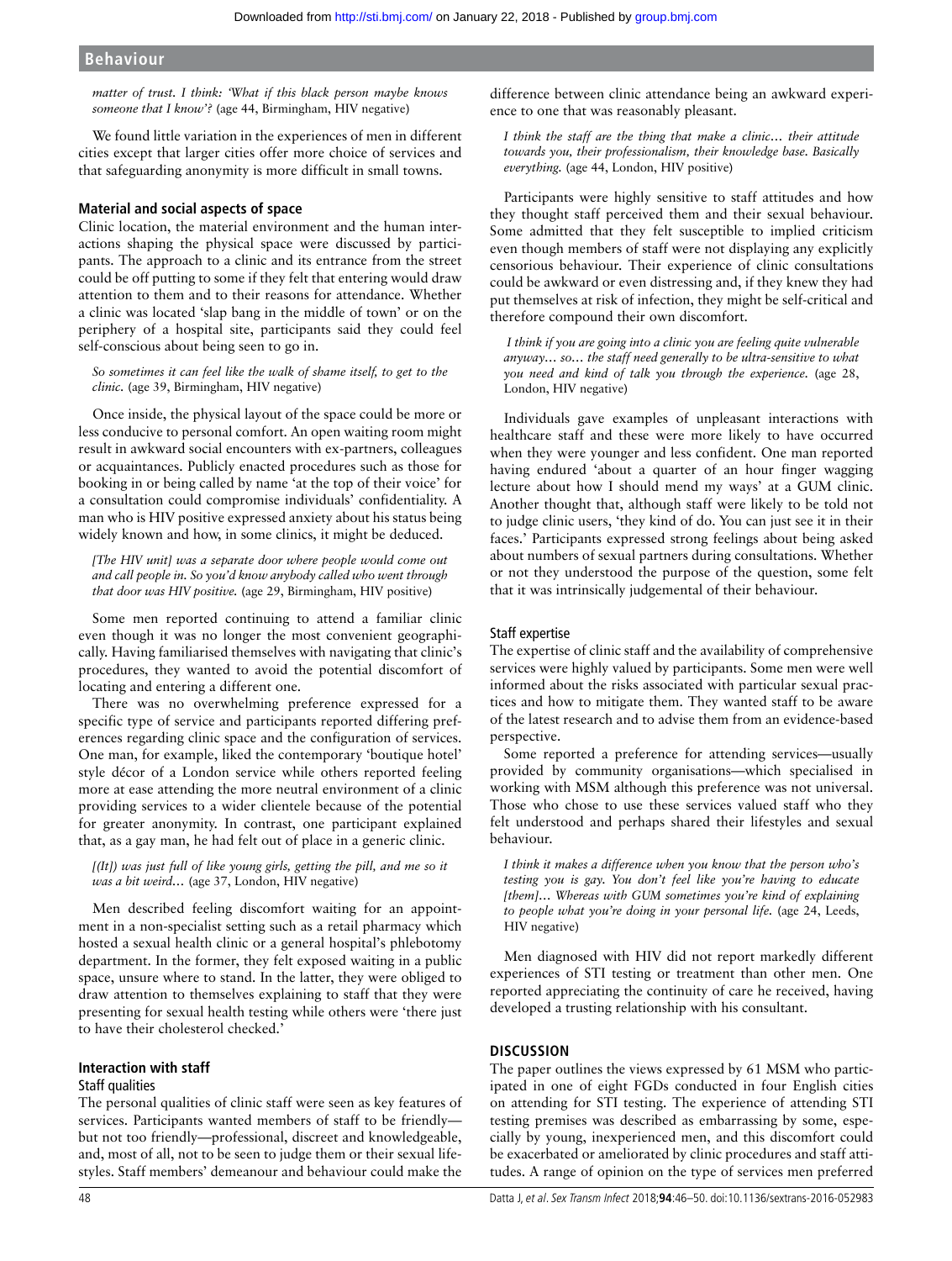was expressed but there was broad consensus on the qualities they would like to see in healthcare staff.

This study is novel in describing the views of MSM about accessing STI services and was valuable for developing a risk assessment tool for use in sexual health services. However, participants were self-selected and findings may not be generalisable to all MSM.

STIs—and the places where they are treated—have long been stigmatised $18-21$  and 'connotations of promiscuity, sexual licentiousness and contamination'13 pervade. This social pathology has been associated with sex between men with the result that MSM may feel doubly vulnerable in a sexual health setting, an environment where unequal relations are played out. Attending for testing reveals one's private, intimate behaviour, an experience described as uniquely 'anxiety-inducing,' especially for young men and those less open about their sexual conduct.<sup>22 23</sup> Entering a clinic demands 'the practising of place, the negotiation of intersecting trajectories<sup> $24$ </sup> where human actions both shape the physical environment and 'human conceptions filter the experience of it.'25 Particular 'practices' could result in socially awkward interaction and individuals' anonymity being compromised.

Internalised homonegativity<sup>12 18</sup> may discourage men from disclosing details of their sexual behaviour. In line with other studies, we found that staff had a role in mitigating feelings of stigma associated with sexual health services.<sup>11 17 23 26</sup> Staff were seen as key to managing the anxiety associated with STI testing and in putting patients at ease. However, some participants felt morally judged when asked about partner numbers. It may be that they felt that by asking this question, members of staff were implying that by having many sexual partners, men were responsible for putting themselves at risk of infection.<sup>23 27 28</sup> Professionalism, expertise, friendliness and a non-judgemental attitude were mentioned as valued staff qualities. Participants talked about returning to clinics where they felt comfortable with the procedures and the staff.

We found participants equivocal in their preferences for clinic type with some wanting to consult with a man, or a gay man, in a community setting while others were happy to attend a generic service or GP practice.<sup>29 30</sup> Some black and ethnic minority men felt vulnerable to community exposure and some had faced disapproval from healthcare professionals from their own communities.<sup>31</sup>

Our findings reinforce those of other studies $1114$  in acknowledging that attending a sexual health clinic can be an uncomfortable experience but also suggest that, for MSM more familiar with STI testing, attendance becomes normalised and can be a routine practice. In the context of rising STI diagnoses among MSM, service providers should note the impediments to clinic

## **Key messages**

- ► STI testing generated anxiety and embarrassment for some men who have sex with men (MSM), especially younger and less experienced men.
- ► The knowledge, conduct and demeanour of staff in STI testing services could exacerbate or ameliorate unease felt about attendance.
- ► There is no overwhelming preference among MSM for a specific type of service though generic genito-urinary medicine clinics continue to be the most common choice for STI testing.

#### **Handling editor** Jackie A Cassell

**Acknowledgements** We thank the men who participated in the focus groups and to staff at Yorkshire MESMAC, Birmingham LGBT and the LGBT Foundation, Manchester, who facilitated the groups. We acknowledge members of the NIHR HPRU in Blood Borne and Sexually Transmitted Infections Steering Committee: Caroline Sabin, Anthony Nardone, Catherine H Mercer, Gwenda Hughes, Greta Rait, Jackie Cassell, William Rosenberg, Tim Rhodes, Kholoud Porter and Samreen Ijaz.

**Contributors** PW designed and led the study. DR and JD and another member of Sigma staff conducted the FGDs. JD, PW and DR contributed to data analysis. JD prepared the first draft of the manuscript. JD, PW and DR revised the manuscript. All authors commented on and approved the final version of the paper.

**Funding** The research was funded by the National Institute for Health Research Health Protection Research Unit (NIHR HPRU) in Blood Borne and Sexually Transmitted Infections at UCL in partnership with Public Health England (PHE) and in collaboration with the London School of Hygiene and Tropical Medicine. The views expressed in this publication are those of the authors and not necessarily those of the NHS, the NIHR, the Department of Health or PHE.

#### **Competing interests** None declared

**Ethics approval** The study was approved by LSHTM's ethics committee on 2 June 2015 (ref: 9060) and by the NRES Committee South Central-Oxford C on 3 June 2015 (ref: 15/SC/0223).

**Provenance and peer review** Not commissioned; externally peer reviewed.

**Open Access** This is an Open Access article distributed in accordance with the Creative Commons Attribution Non Commercial (CC BY-NC 4.0) license, which permits others to distribute, remix, adapt, build upon this work non-commercially, and license their derivative works on different terms, provided the original work is properly cited and the use is non-commercial. See: http://creativecommons.org/ licenses/by-nc/4.0/

© Article author(s) (or their employer(s) unless otherwise stated in the text of the article) 2018. All rights reserved. No commercial use is permitted unless otherwise expressly granted.

#### **References**

- 1 BASHH/MEDFASH. Standards for the management of sexually transmitted infections (STIs, 2014.
- 2 Clutterbuck D. The BASHH MSM special interest group. Sex Transm Infect 2015;91:538.
- 3 Mohammed H, Mitchell H, Sile B, et al. Increase in sexually transmitted infections among men who have sex with men attending sexual health clinics, by patient characteristics, England, 2014. Emerg Infect Dis 2016;22.
- 4 BASHH. Recommendations for testing for sexually transmitted infections in men who have sex with men, 2014.
- 5 Skingsley A, Yin Z, Kirwan P, et al; HIV in the UK Situation Report 2015: data to end 2014. London: Public Health England, 2015.
- 6 Deblonde J, De Koker P, Hamers FF, et al. Barriers to HIV testing in Europe: a systematic review. Eur J Public Health 2010;20:422–32.
- 7 de Wit JB, Adam PC. To test or not to test: psychosocial barriers to HIV testing in highincome countries. HIV Med 2008;9 Suppl 2:20–2.
- 8 Berg RC, Ross MW, Weatherburn P, et al. Structural and environmental factors are associated with internalised homonegativity in men who have sex with men: findings from the european MSM Internet survey (EMIS) in 38 countries. Soc Sci Med 2013;78:61–9.
- 9 Adam PC, de Wit JB, Bourne CP, et al. Promoting regular testing: an examination of HIV and STI testing routines and associated socio-demographic, behavioral and socialcognitive factors among men who have sex with men in New South Wales, Australia. AIDS Behav 2014;18:921–32.
- 10 Knussen C, Flowers P, McDaid LM, et al. Factors associated with recency of HIV testing amongst men residing in Scotland who have sex with men. AIDS Care 2014;26:297–303.
- 11 Scoular A, Duncan B, Hart G, et al. "That sort of place where filthy men go:a qualitative study of women's perceptions of genitourinary medicine services. Sex Transm Infect 2001;77:340–3.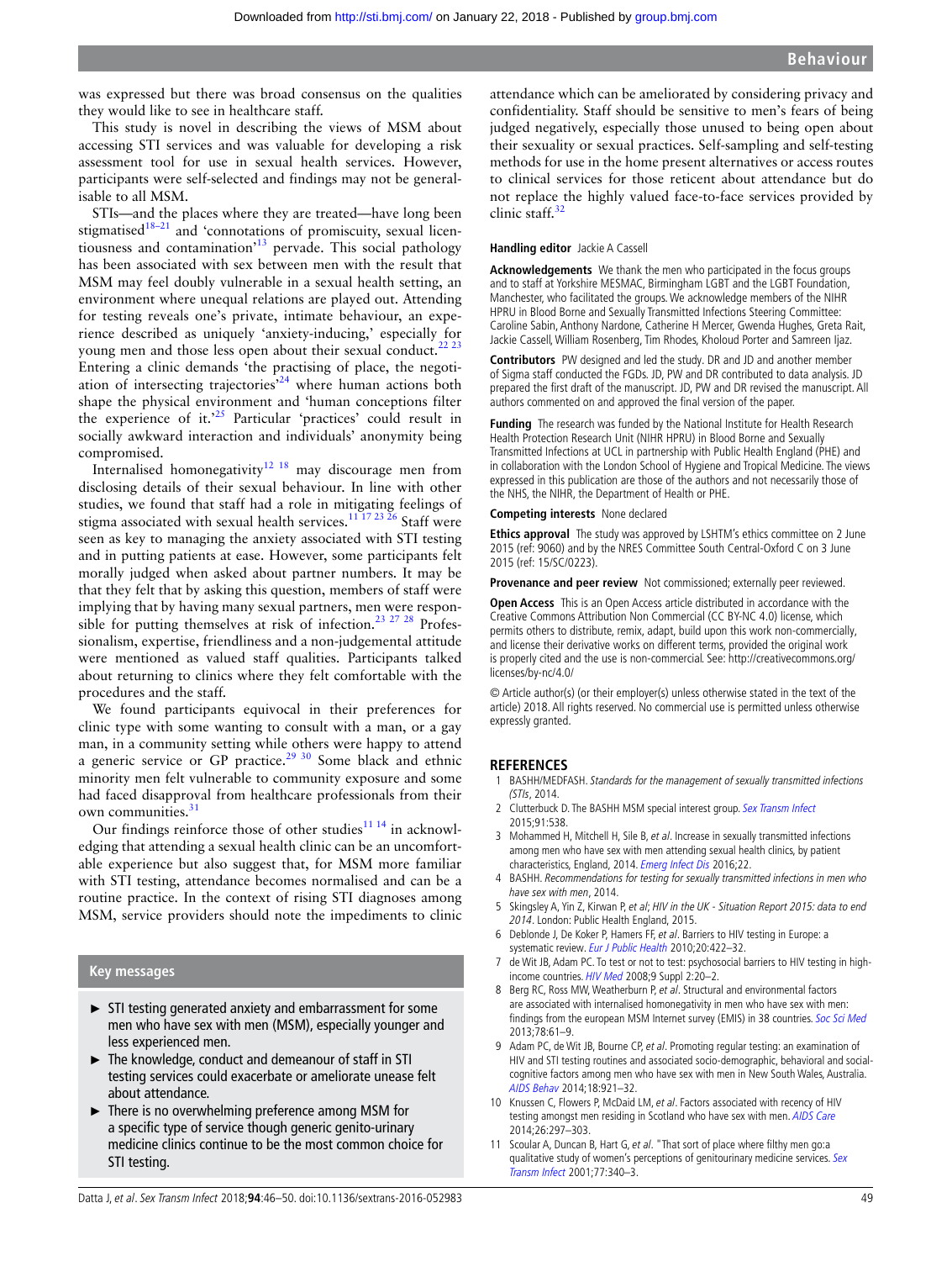## **Behaviour**

- 12 Pachankis JE, Hatzenbuehler ML, Hickson F, et al. Hidden from health: structural stigma, sexual orientation concealment, and HIV across 38 countries in the european MSM Internet Survey. AIDS 2015;29:1239–46.
- 13 Balfe M, Brugha R, O' Connell E, et al. Where do young irish women want Chlamydiascreening services to be set up? A qualitative study employing Goffman's impression management framework. Health Place 2010;16:16-24.
- 14 Mulholland E, Van Wersch A, Stigma VWA. Stigma, sexually transmitted infections and attendance at the GUM Clinic: an exploratory study with implications for the theory of planned behaviour. J Health Psychol 2007;12:17-31.
- 15 Cartier C. From home to hospital and back again: economic restructuring, end of life, and the gendered problems of place-switching health services. Soc Sci Med 2003;56:2289–301.
- 16 Sellman D. Trusting patients, trusting nurses. Nurs Philos 2007;8:28–36.
- 17 Sonnex C. Empathy: improving the quality of the genitourinary medicine consultation. Int J STD AIDS 2008;19:73–6.
- 18 Alonzo AA, Reynolds NR. Stigma, HIV and AIDS: an exploration and elaboration of a stigma trajectory. Soc Sci Med 1995;41:303–15.
- 19 Foley E, Patel R. Destigmatising STIs: remaining challenges, new opportunities. Sex Transm Infect 2001;77:306–7.
- 20 Hood JE, Friedman AL. Unveiling the hidden epidemic: a review of stigma associated with sexually transmissible infections. Sex Health 2011;8:159-70.
- 21 Hall L. Venereal diseases and society in Britain, from the Contagious Diseases Acts to the National Health Service. In: Davidson R, Hall L, eds. Sex, sin and suffering: venereal disease and european society since 1870. London Routledge, 2001.
- 22 Knight R, Small W, Shoveller JA. HIV stigma and the experiences of young men with voluntary and routine HIV testing. Sociol Health Illn 2016;38:153-67.
- 23 Worthington C, Myers T. Factors underlying anxiety in HIV testing: risk perceptions, stigma, and the patient-provider power dynamic. Qual Health Res 2003;13:636–55.
- 24 Massey D. For space. London: Sage, 2005. 25 Rhodes T, Singer M, Bourgois P, et al. The social structural production of HIV risk among injecting drug users. Soc Sci Med 2005;61:1026-44.
- 26 White G, Mortensen A. Counteracting stigma in sexual health care settings.. The Internet Journal of Advanced Nursing Practice2002;6.
- 27 Fortenberry JD. The evolving sexual health paradigm: transforming definitions into sexual health practices. AIDS 2013;27 Suppl 1:S127-S33.
- 28 Knight R, Shoveller JA, Oliffe JL, et al. Heteronormativity hurts everyone: experiences of young men and clinicians with sexually transmitted infection/HIV testing in British Columbia, Canada. Health 2013;17:441-59.
- 29 Koester KA, Collins SP, Fuller SM, et al. Sexual healthcare preferences among gay and bisexual men: a qualitative study in San Francisco, California. PLOS One 2013;8:e71546.
- 30 Sonnex C. Destigmatizing genitourinary medicine and sexually transmitted infections in the UK. Int J STD AIDS 2009;20:748–51.
- 31 Burns FM, Johnson AM, Nazroo J, et al. Missed opportunities for earlier HIV diagnosis within primary and secondary healthcare settings in the UK. AIDS 2008;22:115-22.
- 32 Paudyal P, Llewellyn C, Lau J, et al. Obtaining self-samples to diagnose curable sexually transmitted infections: a systematic review of patients' experiences. PLoS One 2015;10:e0124310.